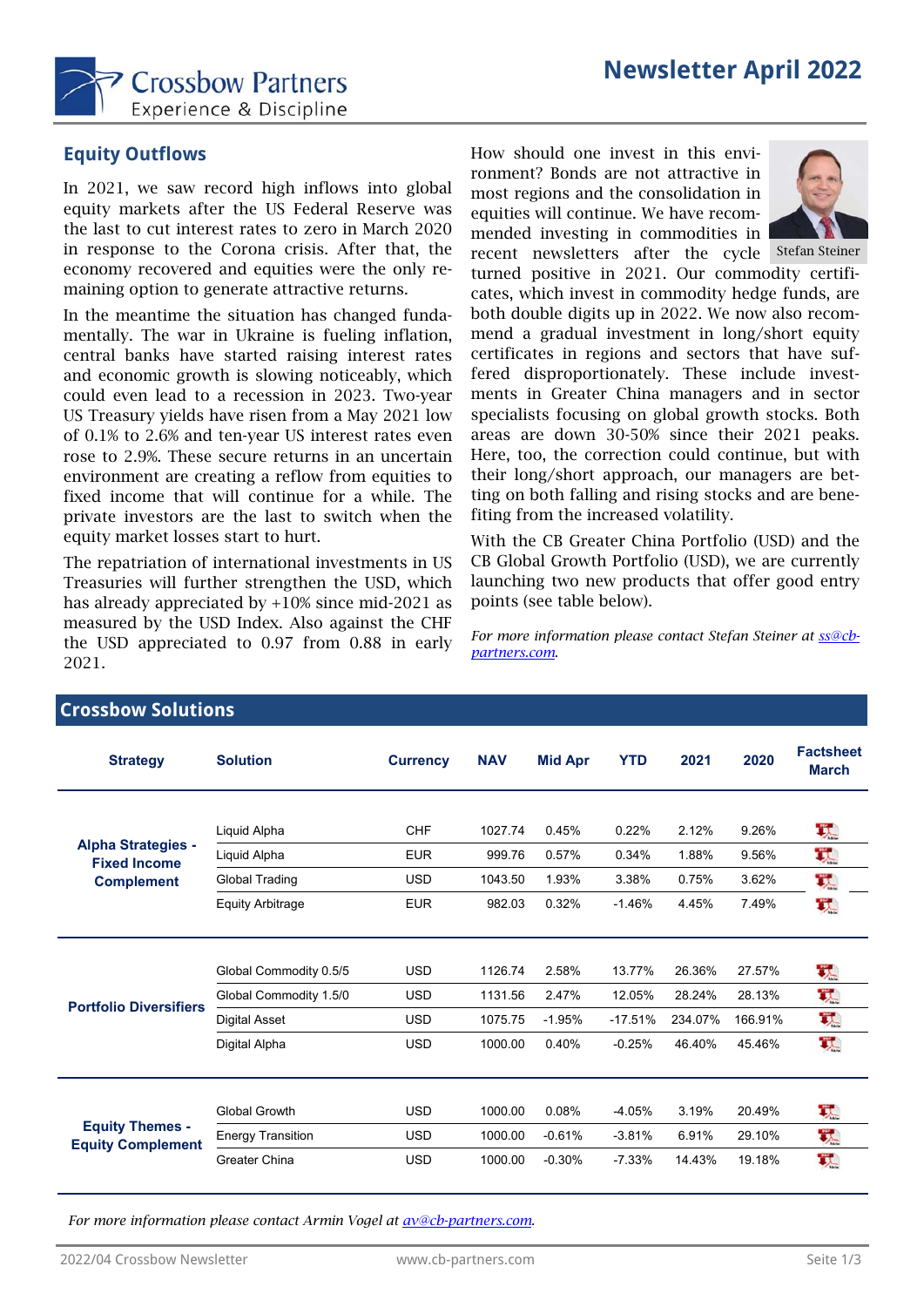

#### **Chinese Market Environment**

The Chinese equity market has suffered disproportionately over the past 12 months. This is related to various factors that have unfortunately added up and led to a sell-off in Chinese securities. The main reasons are the problems in the Chinese real estate sector, the political market interventions in strategic areas (technology and education), the lack of detachment from the Russian war in Ukraine and especially the ongoing zero tolerance in the fight against COVID. Analysts fear an economic slowdown in GDP from +5% to just +2% for 2022 as a result of the accumulation of events. This would be the weakest growth in China in the last 30 years and would be tantamount to a recession.

The Hong Kong stock market (Hang Seng Index), the Shanghai Shenzhen CSI 300 Index (A-Shares) and the Chinese high yield bond market (Markit iBoxx Index) have lost around a third since February 2021. The MSCI China Index lost -50% in USD over this period and the MSCI China Tech Top 100 Index even lost -62%. Below as an example the development of the MSCI China TR Index in USD over the last 20 years.



We see this correction as a good starting point to increase exposure to China and Asia. On the one hand, the Chinese government can take some pressure off at any time and the central bank's policy is quite investor-friendly. On the other hand, we invest via hedge funds, which have built in an insurance through the short portfolio and thus are still positive over the past 12 months. Only in the selloff of 2022 we have seen some losses year-to-date because the very attractive prices led to a (premature) build-up of long positions. As an example, the yield to maturity in one manager's high yield book is +38%. Our CB Greater China Portfolio (USD), which we launched at the end of April 2022, will benefit from these opportunities. We are invested in managers who have a deep knowledge of their markets in China, Asia and Japan and will take advantage of the increased volatility.

#### **Global Growth Stocks**



A similar picture, but for different

reasons, emerges among growth stocks. Rising interest rates, and with them rising capital costs and a higher discount rate, are poisoning the valuations of these companies that were previously investor darlings. The trend reversal pulls everyone down, but especially companies that are still making little or no profits. While the broad MSCI World Growth Index and the Nasdaq 100 Index are down -20% since their November 2021 highs, the Nasdaq Biotech Index is almost -30%. Things are worse for individual stocks, such as Netflix at -70% or Zoom at -82%, but also Moderna and Biontech lost -70% from their highs. In Asia, former stock market favorites such as Tencent and Alibaba lost -55% respectively -70%. Cathie Wood's famous ARK Innovation ETF is back to pre-corona crisis levels. Selling pressure remains high, as evidenced by trading volumes in excess of USD 20 million per day, and the ETF's assets have declined from USD 28bn to USD 9.25bn. The performance is -68% from the peak.



This opens up interesting opportunities because technology will continue to define the world in the future. We saw a similar euphoria with a subsequent collapse in the dot.com crisis of 2000 - 2003. Our CB Global Growth Portfolio (USD), which we will launch at the end of May 2022, is intended to take advantage of opportunities in technology and healthcare. Our managers are proven sector specialists and well positioned to generate positive returns from their long and short investments over time.

*For more information please contact Peter Rice at par@cbpartners.com.*